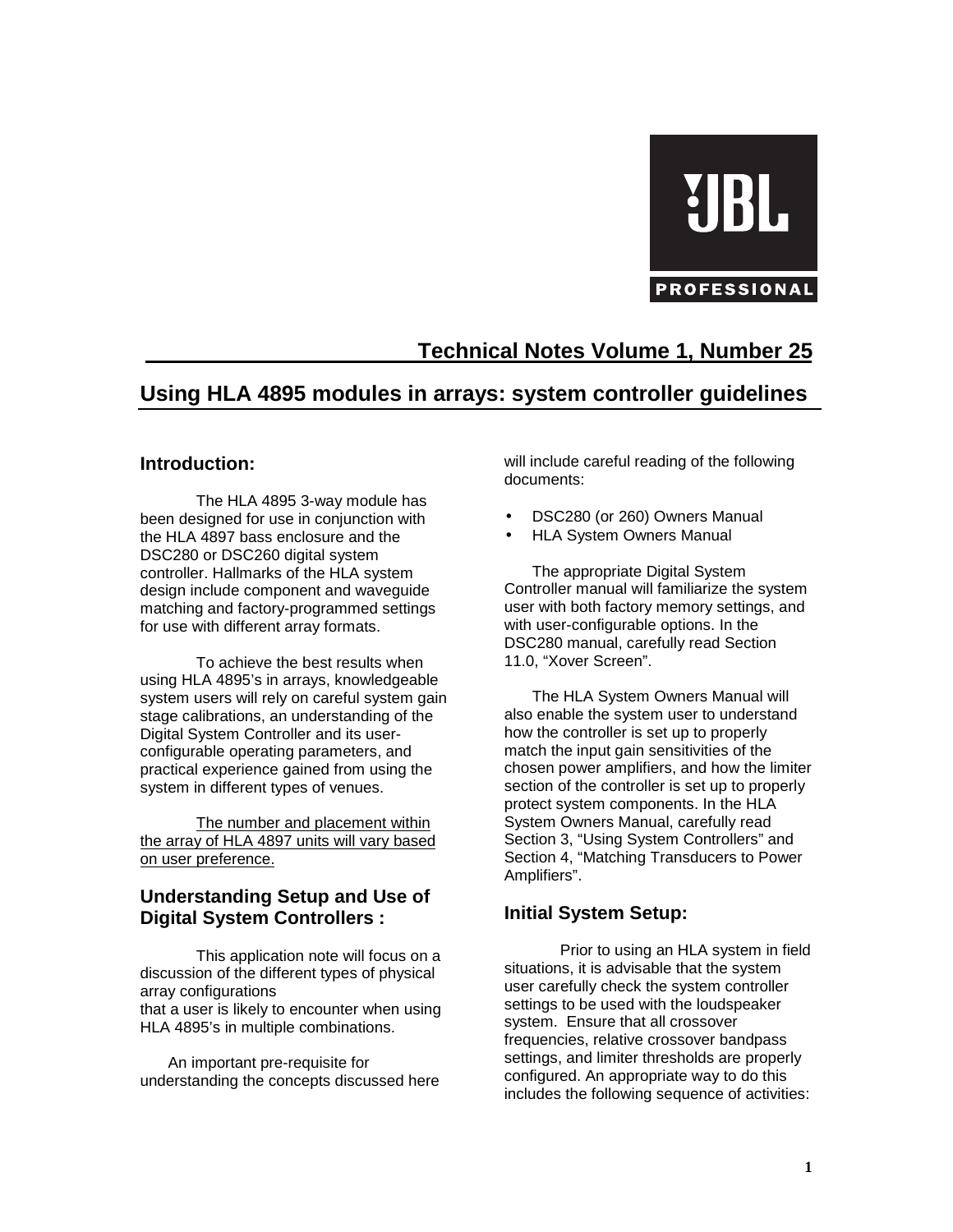- 1. Amp Gain Calibration: In the Xover Screen, Set the controller's Low, Mid and High crossover bandpass settings, in dB, based on the Amp Gain of the specific power amps that will be used with the HLA system.
- 2. Limiter Settings: Prior to using the system controller to drive the loudspeaker system, use the Xover Utility Screen to properly set output bandpass limiter thresholds.
- 3. Verify Controller Signal Paths: Using electrical input signals, visually check all inputs/outputs for both left and right channels, and ensure that each band's limiters are engaging properly.
- 4. Connect Controller to Amps: Complete connection of the system's drive electronics to the power amplifiers that will be used, and visually check all power amp channels for signal present and clipping levels without speakers connected.
- 5. Low-Level Test: Connecting HLA loudspeakers to the power amps, supply low level audio signals for testing purposes. Confirm proper signal present in all components.
- 6. High-Level Test: Confirm proper system operation under full-load conditions only after above steps have been completed.
- 7. Custom Configurations: With growing familiarity, users can program additional custom memory settings in the Controller(s) for different HLA system applications.

## **4895 Transducer Characteristics:**

 While the DSC280 and DSC260 system controllers are pre-loaded with factory-recommended settings to be used with different HLA array formats, these are intended to be used as guidelines. Each system user's choices for controller settings will influence the sonic characteristics of an HLA system. Different types of program material, various types of venues, and size and setup of the system in use may all

influence the controller settings chosen by a system user.

Although factory memory settings are supplied as general guidelines, and while the system user does have a great deal of choice over the electrical signal path within the digital system controller, the 4895's transducers each have specific design characteristics. It is important for the system owner to understand the performance parameters that are acceptable for use with the 14" and 10" loudspeakers and the high-frequency compression driver used in the HLA 4895

The low, mid and high frequency components, in coordination with their matching waveguides, are designed to provide seamless, complimentary pattern control (in both vertical and horizontal axes) at the crossover regions between each adjacent frequency bandpass, and to offer linear phase characteristics for a 3-way system.

While some adjustments can be made to Sub-to-LF crossover points and bandpass gain settings, experimentation by the user should be made with care.

#### 14" Low-frequency Unit (2254J):

The 2254J is coupled together with a deep, pattern-controlled waveguide to handle the 120-297 Hz frequency band. slightly over one octave. The crossover point of 120 Hz can be adjusted downwards somewhat, to a lowest-frequency setting of 98 Hz when and if desired, only if enough low-frequency coupling is physically created by combining the 14" waveguide sections (at least 4 units) of adjacent 4895 array modules.

Decreased acoustical efficiency or acoustical horn-throat distortion is likely if any attempt is made to extend the upper crossover frequency of the 2254J to beyond the factory-programmed setting of 297 Hz.

#### 10" Mid-frequency Unit (2251J):

The 2251J is carefully matched to its waveguide. When factory settings are used, system users can expect a 10dB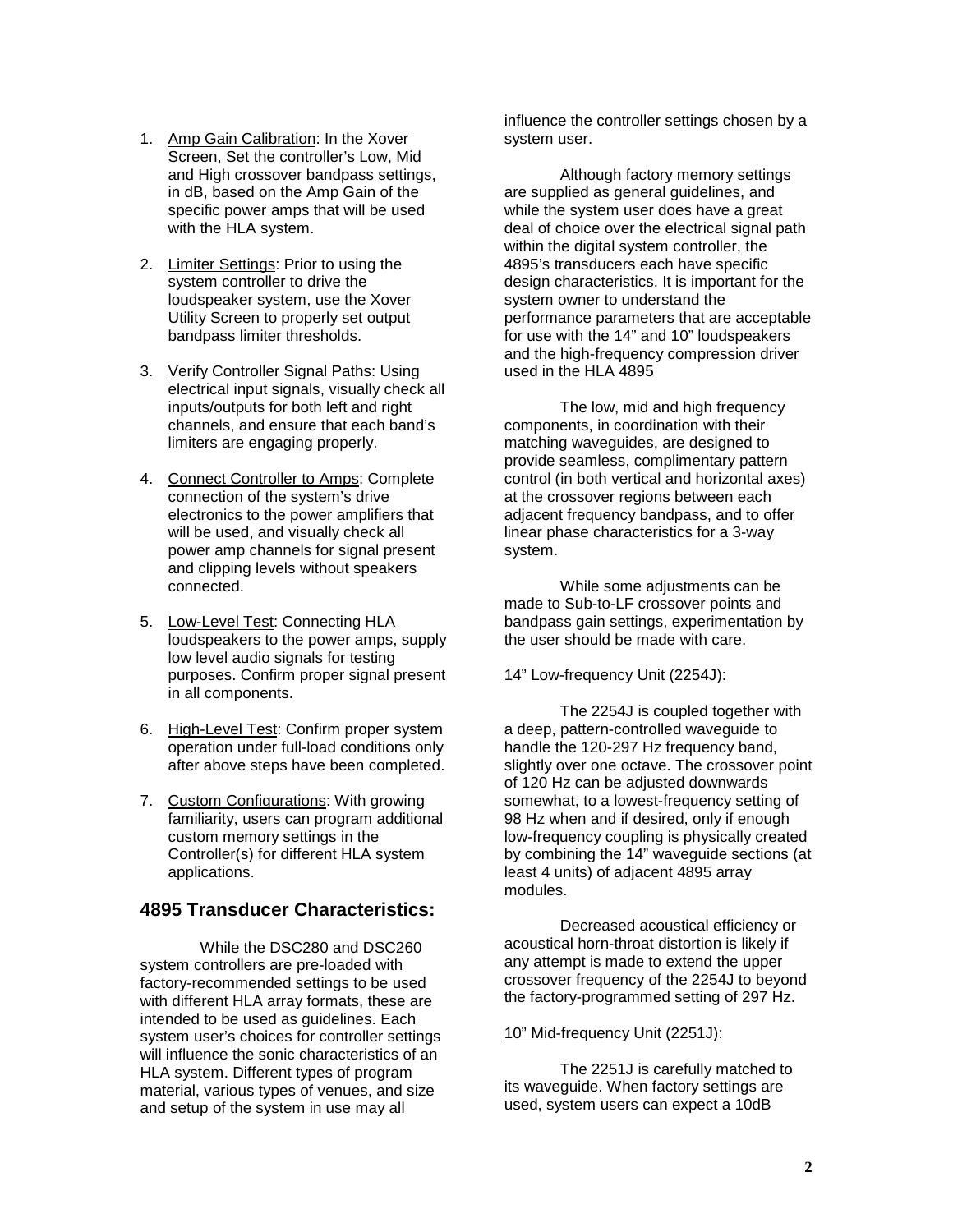advantage in the midrange section's Directivity Index measurements, when compared to less carefully-engineered systems. This translates into a highlyaccurate reproduction of frequencies in the vocal range, even in highly-reverberant environments. With a frequency bandpass of slightly less than two octaves, the 2251J 10" unit delivers accurate midrange reproduction over long distances without the use of distortion-inducing phase plugs as are found on many competitive systems.

To meet the needs of certain system users for reproduction of specific program material, the upper crossover point may be raised somewhat, but with a loss of linear phase response. The change should be no more than one-third of an octave (to a maximum of about 1.4kHz for userdetermined special-use conditions). If changes are made in this direction, it is recommended that, in addition, e.q. compensation be added (H.F. boost on the upper end of the midrange component), and that the H.F. bandpass output drive level be boosted up to 2dB to maintain linear system response characteristics. Note that raising the crossover point between the midrange and H.F. compression driver will effectively reduce the average voltage level of the system's high-frequency output band, since more energy will have been shifted to the midrange component.

#### High-frequency Unit (2451SL):

1.14kHz is the optimum crossover point for audio signals entering the HLA system's H.F. driver/waveguide. Users who attempt to set the crossover point lower than this will risk component failure. If changes are made in this critical frequency region of the system, careful bandpass-matching and e.q. compensation may be required to maintain proper system output characteristics (see previous section).

The factory-programmed settings for the high frequency section of the HLA system include fairly aggressive e.q. compensation at the high end. This has been done to ensure optimum system

performance in outdoor settings. System users may choose to reduce this H.F. e.q. "boost" somewhat when HLA 4895's are used for indoor settings, particularly in rooms with well-balanced acoustics.

#### **System Controller Settings for Different Array Formats:**

Users may choose to make changes in system output drive levels and H.F. boost parameters as required, to optimize performance for various array configurations.

Prior to making such adjustments, it is advisable to thoroughly understand the operating parameters of the Digital System Controller, the characteristics of each transducer/waveguide combination, and the acoustical characteristics of varying 4895 loudspeaker array configurations.

A series of examples, showing different array formats that system users may choose to employ, is contained herewith. Using illustrations of a simple, medium-sized HLA 4895 array, graphic diagrams are coupled with a discussion of the acoustical characteristics that will typically be exhibited by each array format, along with general guidelines for controller settings and system equalization.

The following examples have been included:

- Example  $1. 3x2$  Array with Low Frequency Coupling
- Example 2.  $-$  3x2 Array with High Frequency Coupling
- Example  $3. 3x2$  Array with all H.F. Horns Up
- Example  $4. 3x2$  Array with alternating vertical orientation (not recommended).
- Example 5. 6x1 Array
- Example  $6. 2x3$  Array with L.F. Coupling and Down-Tilt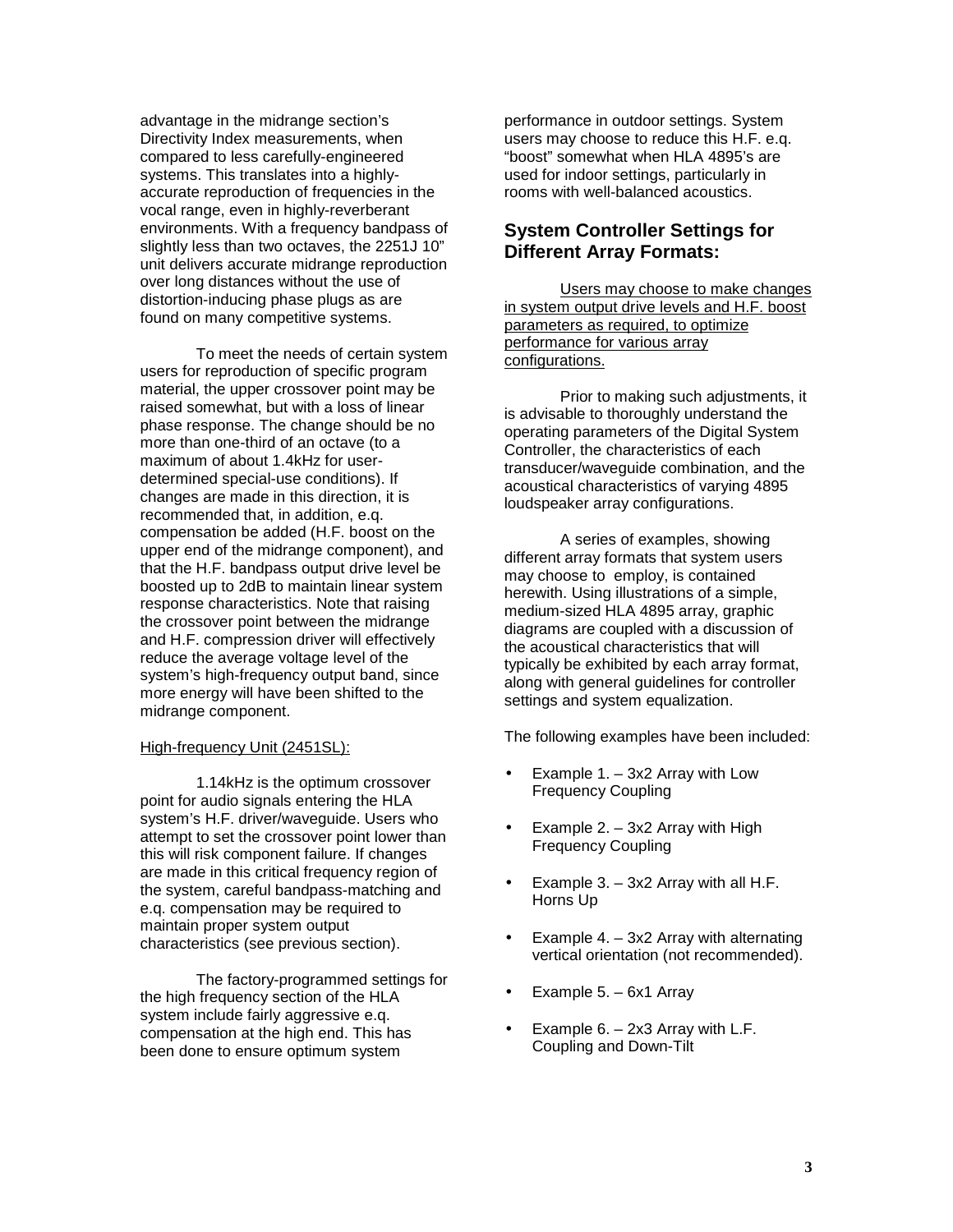## **Example 1: HLA 4895, 3x2 Array with Lows (14" Transducers) Coupled**



Note – In the factory-programmed memory settings, as with parameters for "2x2" or "3x3" array tuning, the first number vs. second number refers to Width x Height of the HLA 4895 array or stack. The above example would thus be a "3x2" array of HLA 4895's…three wide, two deep. Most factory-programmed memory settings in the DSC280 system controller for various array configurations assume this LF-coupled setup, per recommendations in the HLA system owners' manual.

#### **Acoustical Characteristics of the Array:**

System operators can expect optimum acoustical performance from HLA arrays that are set up to couple the Low sections of the waveguides (14" loudspeaker components) together. Combining the Low-frequency horn mouths creates a larger acoustical source, and pattern control at low frequencies will be enhanced. This enables extremely accurate reproduction of low-mid frequencies (approx. 120-300 Hz) over longer distances. The greater the number of 4895 units combined together in this manner, the more noticeable this low-mid coupling effect will be.

Typical system controller changes in relative bandpass output settings as compared to factory memory settings in the DSC280, for optimum sonic performance of this array:

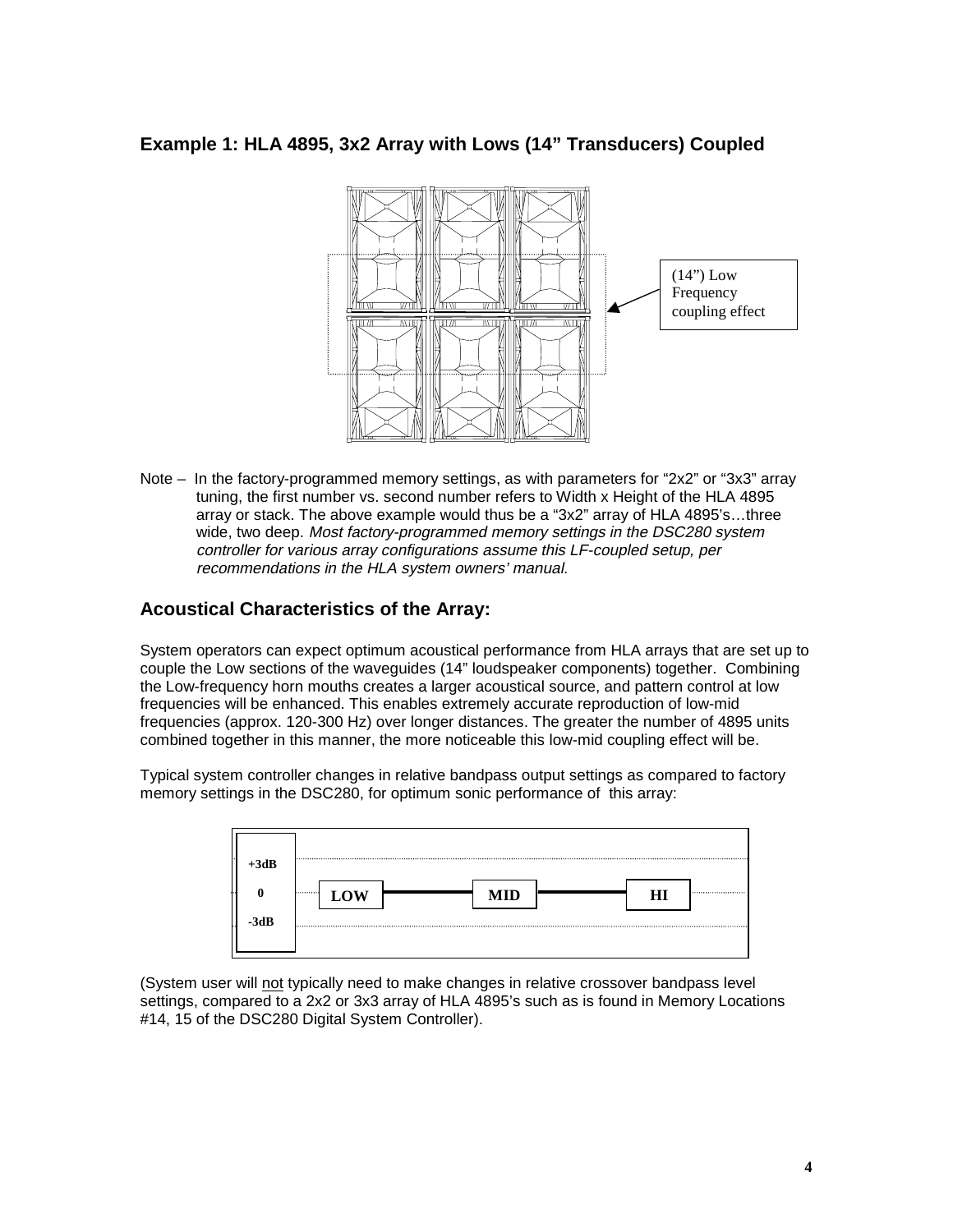## **Example 2: HLA 4895, 3x2 Array with Highs (H.F. Horns) Coupled**



Note – In the factory-programmed memory settings, such as parameters for "2x2" or "3x3" array tuning, the first number vs. second number refers to Width x Height of the HLA 4895 array or stack. The above example would thus be a "3x2" array of HLA 4895's…three wide, two deep. However, factory-programmed settings assume Low Frequency coupling between adjacent 4895's, as shown in Example #1 (previous page). This array example requires controller changes (see below).

#### **Acoustical Characteristics of the Array:**

System operators can expect increased high-frequency projection over longer distances from HLA arrays set up to couple the H.F. sections of the waveguides (compression-driver components) together as shown here. Vertically stacking the High Frequency horn mouths creates a stronger H.F. acoustical source, and high frequencies will be naturally projected over a greater distance. This can provide greater articulation and may be useful for public-address applications.

The greater the number of 4895 units combined together in this manner, the more noticeable this high-frequency coupling effect will be. System users will need to carefully adjust overall system e.q. in the 2k-6kHz bandwidth.

Typical system controller changes in the relative bandpass output settings as compared to factory memory settings in the DSC280, for optimum sonic performance of this array:

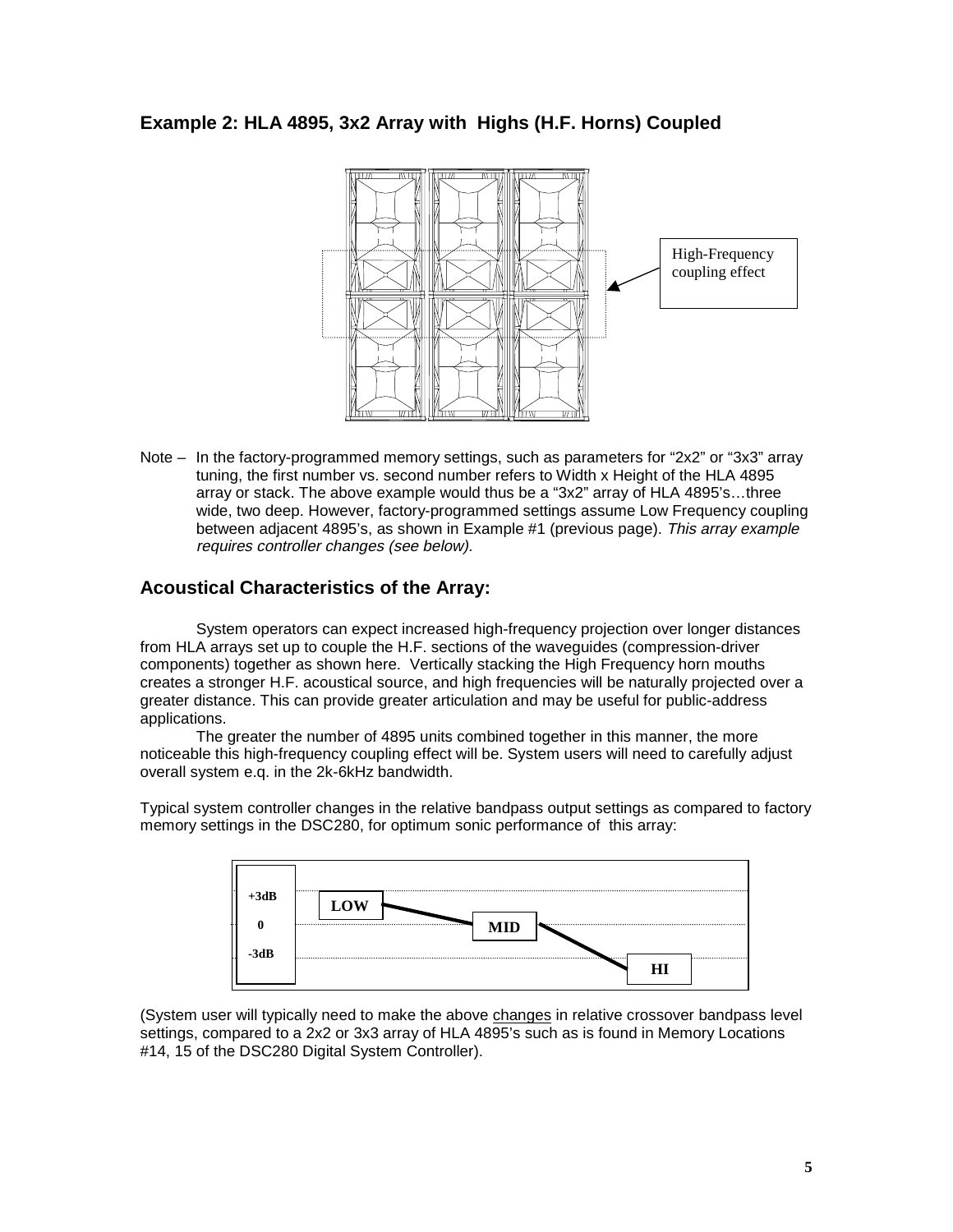#### **Example 3: HLA 4895, 3x2 Array with all High-Frequency horns on top**



Note: no specific array coupling advantage at any frequency

Note – In the factory-programmed memory settings, such as parameters for "2x2" or "3x3" array tuning, the first number vs. second number refers to Width x Height of the HLA 4895 array or stack. The above example would thus be a "3x2" array of HLA 4895's…three wide, two deep. However, factory-programmed settings assume Low Frequency coupling between adjacent 4895's, as shown in Example #1 (previous page). This array example requires controller changes (see below).

#### **Acoustical Characteristics of the Array:**

System operators can expect relatively smooth frequency-response and coverage characteristics from HLA arrays set up as shown here, particularly for setups at indoor venues that have relatively short-throw requirements. This array format may be useful with smaller systems in "stage-stacked" situations where the Low Frequency pattern-control advantages of HLA 4895's over long distances are less important.

System users may need to carefully adjust overall system e.q. in the 90-250 Hz bandwidth due to possible anomalies in the transition from 18" (4897 bass unit) to 14" Low components.

Typical system controller changes in relative bandpass output settings as compared to factory memory settings in the DSC280, for optimum sonic performance of this array:

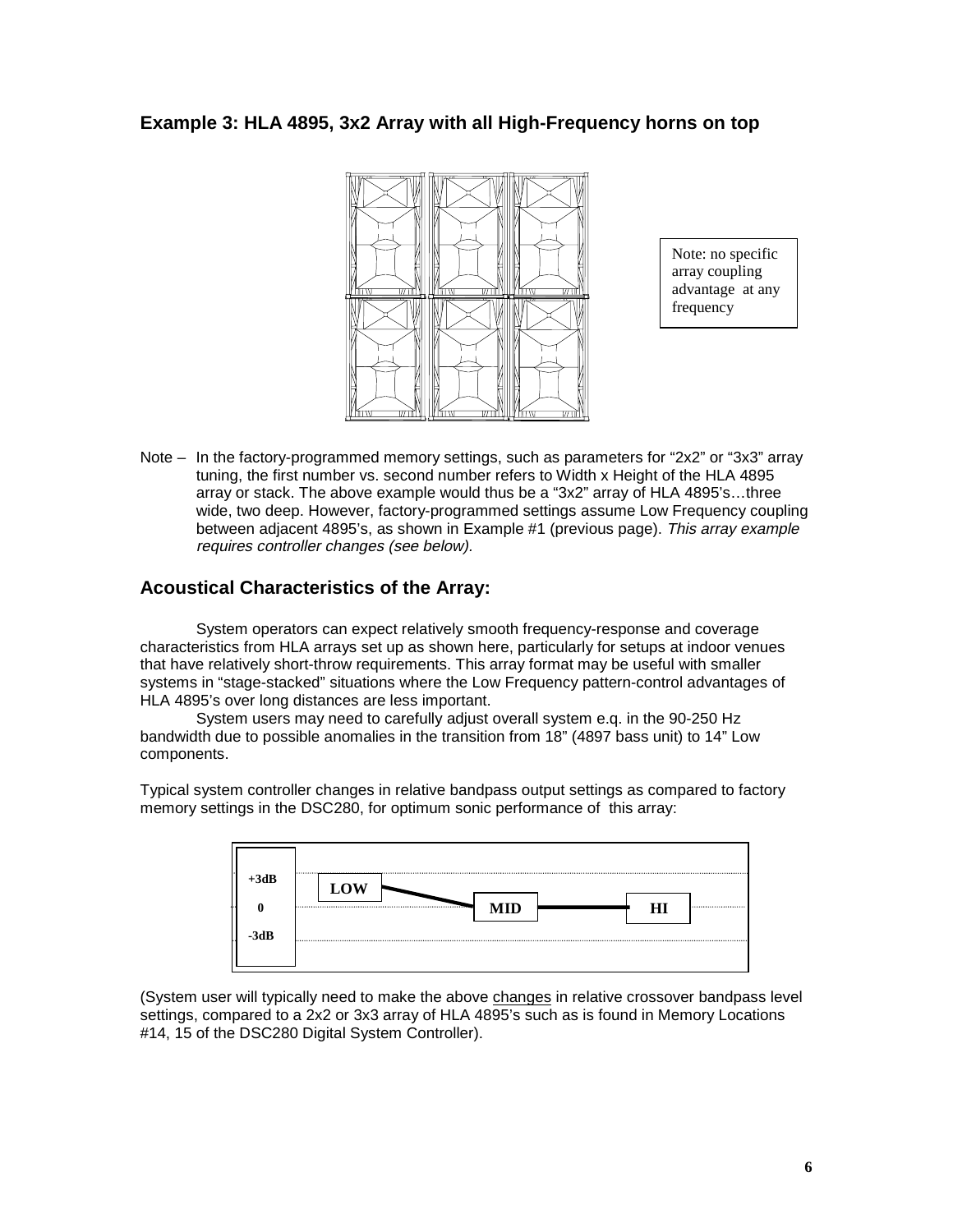#### **Example 4: HLA 4895, 3x2 Array with alternating vertical orientation**



Note – In the factory-programmed memory settings, such as parameters for "2x2" or "3x3" array tuning, the first number vs. second number refers to Width x Height of the HLA 4895 array or stack. The above example would thus be a "3x2" array of HLA 4895's…three wide, two deep. However, factory-programmed settings assume Low Frequency coupling between adjacent 4895's, as shown in Example #1 (previous page). This array example, while not recommended, will require controller changes (see below).

#### **Acoustical Characteristics of the Array:**

System operators who are experiencing "beaming" or excessive reflections at certain frequencies due to architectural characteristics of particular indoor venues may find this array setup to be more satisfactory under some conditions.

With this array format, users will typically experience difficulties achieving smooth system frequency response, and no acoustical coupling advantage will be available in the critical low-mid frequency range of the system. System users should anticipate careful system equalization adjustments throughout the 200-2kHz bandwidth.

Typical system controller changes in relative bandpass output settings as compared to factory memory settings in the DSC280, for optimum sonic performance of this array:

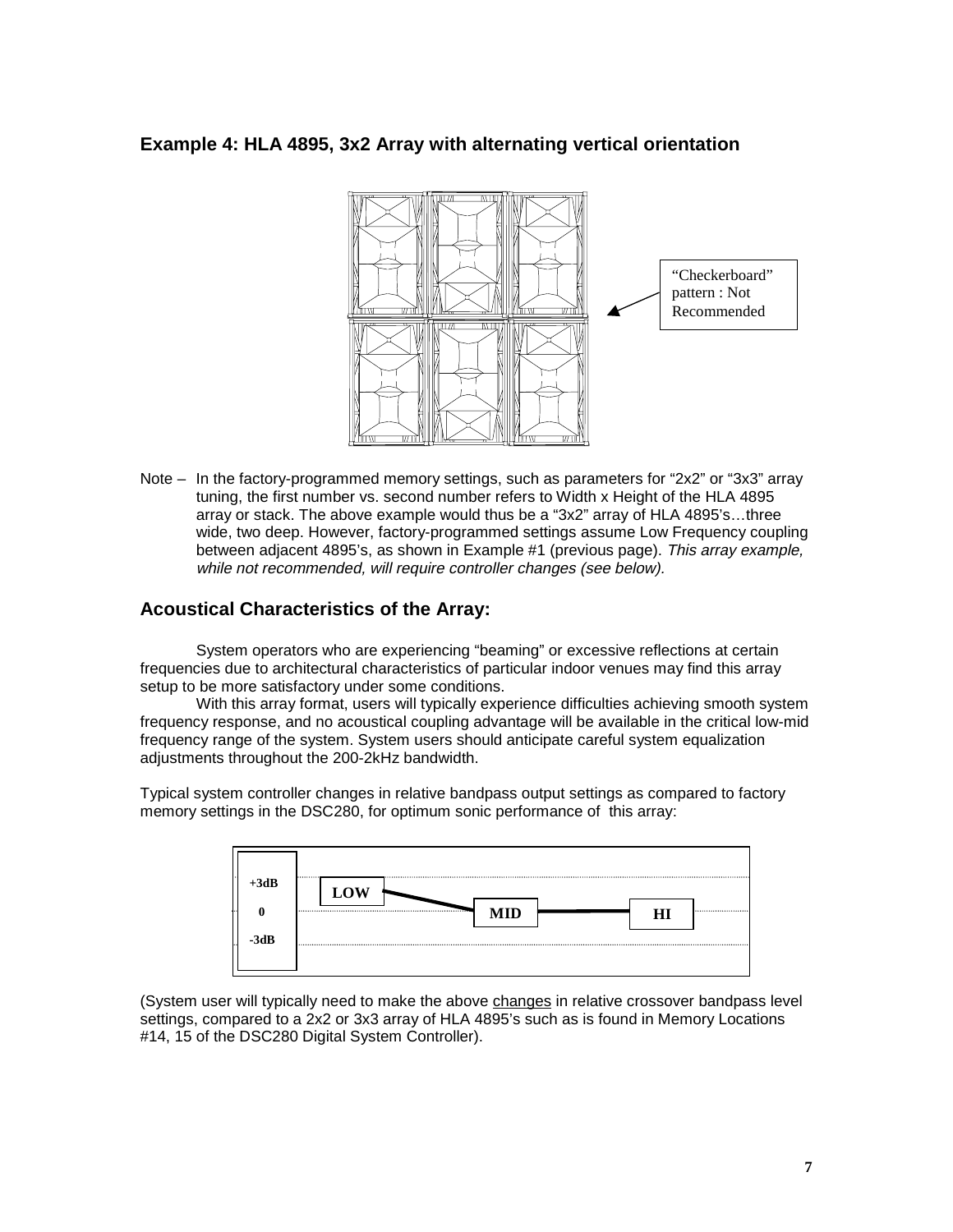#### **Example 5: HLA 4895, 6x1 Array**



Note: Not Recommended for Stage Stacks

Note – In the factory-programmed memory settings, such as parameters for "2x2" or "3x3" array tuning, the first number vs. second number refers to Width x Height of the HLA 4895 array or stack. The above example would thus be a "6x1" array of HLA 4895's…six wide, one deep. While factory-programmed settings assume Low Frequency coupling between adjacent 4895's, as shown in Example #1 (previous page), this array would not exhibit optimum coverage characteristics. This array example may require controller changes (see below).

#### **Acoustical Characteristics of the Array:**

System operators can expect non-optimum horizontal coverage characteristics from HLA arrays set up as shown here, particularly for setups at outdoor venues where free-field listening conditions can emphasize system coverage anomalies. That being stated, this array format may be quite useful in situations where some 4895's in the array are tilted up 7.5 or 15 degrees to cover higher seating areas in venues such as a stadium where the audience seating areas are set up in graduated levels.

System users may need to carefully adjust overall system e.q. in the 120-300 Hz and 800-2kHz bandwidths due to "line array" effects that may result from relatively long rows of adjacent, similar components.

Typical system controller changes in relative bandpass output settings as compared to factory memory settings in the DSC280, for optimum sonic performance of this array:

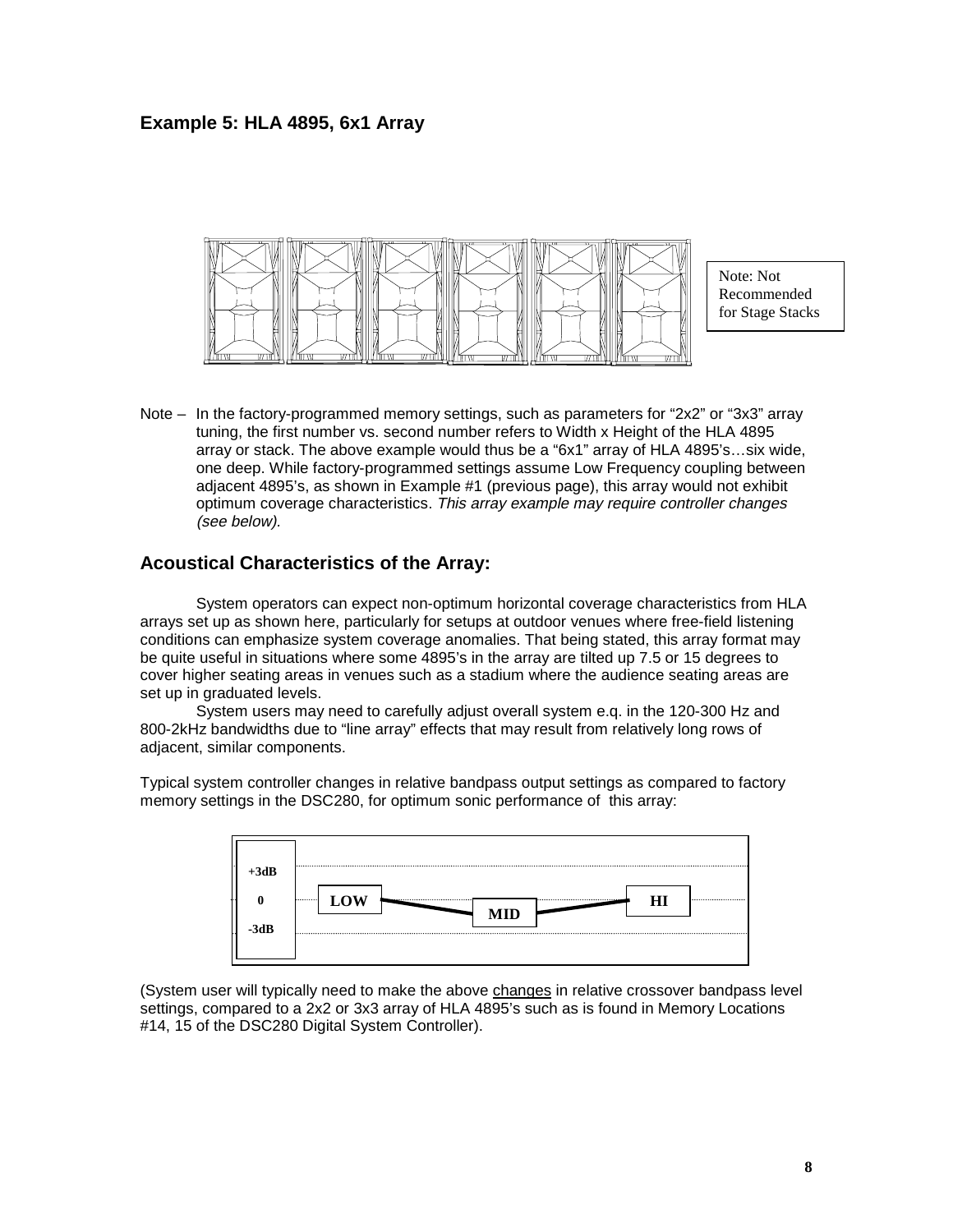#### **Example 6: HLA 4895, 2x3 Flown Array with Low (14") Coupling & Down-Tilt**



Note – In the factory-programmed memory settings, such as parameters for "2x2" or "3x3" array tuning, the first number vs. second number refers to Width x Height of the HLA 4895 array or stack. The above example would thus be a "2x3" array of HLA 4895's…two wide, three deep. Optimum system use configuration.

## **Acoustical Characteristics of the Array:**

This array configuration takes full advantage of the HLA system's engineered characteristics for hanging arrays, including Low-Frequency coupling and down-tilted waveguides for covering forward seating areas. System operators can expect optimum acoustical performance from HLA arrays that are set up in this manner.

Typical system controller changes in relative bandpass output settings as compared to factory memory settings in the DSC280, for optimum sonic performance of this array: